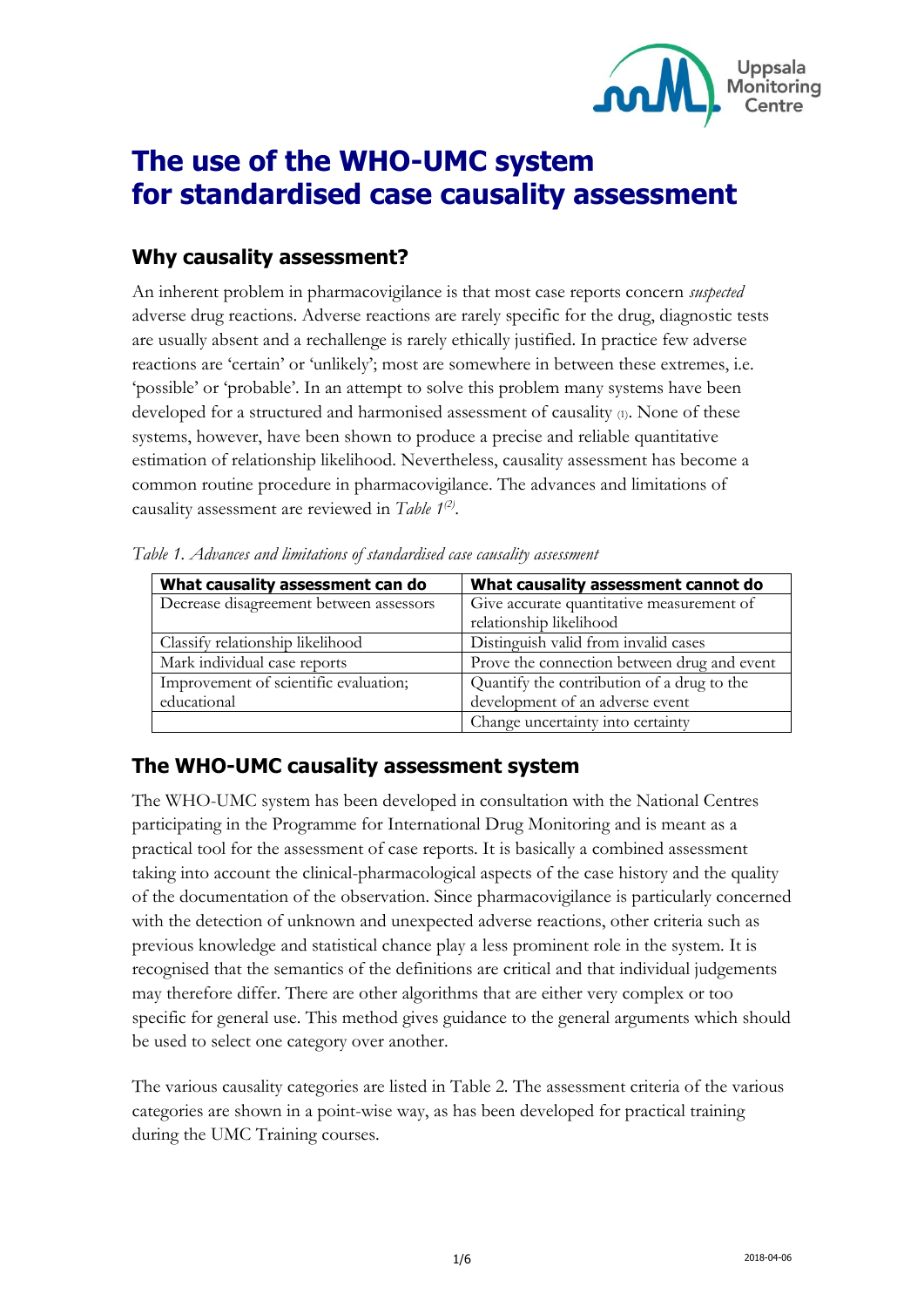

| <b>Causality term</b>                  | Assessment criteria*                                                                                                                                                                                                                                                                                                                                                                                                                  |
|----------------------------------------|---------------------------------------------------------------------------------------------------------------------------------------------------------------------------------------------------------------------------------------------------------------------------------------------------------------------------------------------------------------------------------------------------------------------------------------|
| <b>Certain</b>                         | • Event or laboratory test abnormality, with plausible time<br>relationship to drug intake<br>• Cannot be explained by disease or other drugs<br>• Response to withdrawal plausible (pharmacologically,<br>pathologically)<br>Event definitive pharmacologically or phenomenologically (i.e.<br>an objective and specific medical disorder or a recognised<br>pharmacological phenomenon)<br>• Rechallenge satisfactory, if necessary |
| Probable/<br><b>Likely</b>             | • Event or laboratory test abnormality, with reasonable time<br>relationship to drug intake<br>Unlikely to be attributed to disease or other drugs<br>• Response to withdrawal clinically reasonable<br>• Rechallenge not required                                                                                                                                                                                                    |
| <b>Possible</b>                        | • Event or laboratory test abnormality, with reasonable time<br>relationship to drug intake<br>• Could also be explained by disease or other drugs<br>• Information on drug withdrawal may be lacking or unclear                                                                                                                                                                                                                      |
| <b>Unlikely</b>                        | • Event or laboratory test abnormality, with a time to drug intake<br>that makes a relationship improbable (but not impossible)<br>· Disease or other drugs provide plausible explanations                                                                                                                                                                                                                                            |
| Conditional/<br><b>Unclassified</b>    | • Event or laboratory test abnormality<br>· More data for proper assessment needed, or<br>Additional data under examination                                                                                                                                                                                                                                                                                                           |
| Unassessable/<br><b>Unclassifiable</b> | • Report suggesting an adverse reaction<br>• Cannot be judged because information is insufficient or<br>contradictory<br>· Data cannot be supplemented or verified                                                                                                                                                                                                                                                                    |

|  | Table 2. WHO-UMC Causality Categories |  |  |
|--|---------------------------------------|--|--|
|--|---------------------------------------|--|--|

\*All points should be reasonably complied with

### **The use of the WHO-UMC system**

To illustrate how the system works, we suggest to first making a comparison of the criteria and wording of 'Probable' and Certain'. First of all there is one more criterion in the category 'Certain', the fourth: 'Event definitive pharmacologically or phenomenologically', i.e. an objective and specific medical disorder or a recognised pharmacological phenomenon (for instance 'grey baby syndrome' and chloramphenicol, or anaphylaxis immediately after the administration of a drug that had been given previously). This means that any other event is automatically excluded and can never qualify for 'Certain' (even in the case of a positive rechallenge observation). For 'Certain', rechallenge information with a satisfactory outcome is requested (i.e. what has happened when the drug was first stopped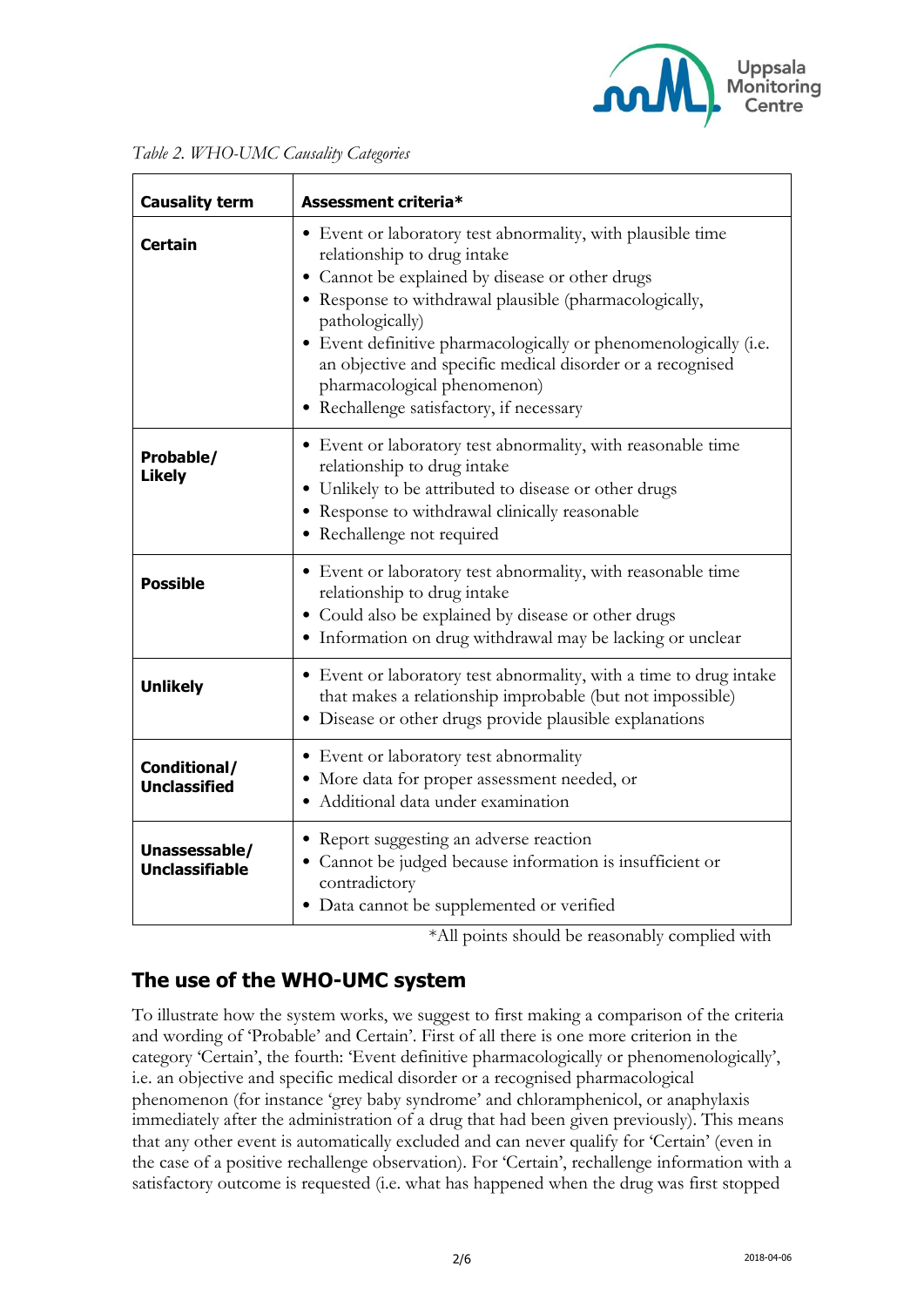

and later on resumed), unless the evidence in the report is already convincing without a reexposure.

For 'Probable', on the other hand, a rechallenge is not required. To qualify as 'Certain' the interval between the start of the drug and the onset of the event must be 'plausible'; this means that there is in sufficient detail a positive argument in support of the view that the drug is causally involved, pharmacologically or pathologically. For 'Probable' the time relationship should be 'reasonable'; this is a more neutral term covering everything that is not unreasonable. Also, with regard to the second criterion, 'alternative causes', the wording is different in 'Probable'. For 'Certain' the occurrence of the event cannot be explained by any disease the patient is known to have or any other drug taken. For 'Probable', on the other hand, the event is 'unlikely' to be attributable to another cause. Also the dechallenge situations (i.e. what happened after stopping) are different. In a 'Certain' case report, the course of events constitutes a positive argument in favour of holding the suspected drug responsible, in pharmacological or pathological respects, whereas in a 'Probable' case it is sufficient if it is 'clinically reasonable' (i.e. not unreasonable).

The essential distinctions between 'Probable' and 'Possible' are that in the latter case there may be another equally likely explanation for the event and/or there is no information or uncertainty with regard to what has happened after stopping.

The criteria that may render the connection 'Unlikely' are firstly the time relationship is improbable (with the knowledge at the time), and/or another explanation is more likely. The term 'Unclassified/Conditional' is of a preliminary nature and is appropriate when, for a proper assessment, there is more data needed and such data are being sought, or are already under examination. Finally, when the information in a report is incomplete or contradictory and cannot be complemented or verified, the verdict is 'Unclassifiable'.

Since by far the most frequent categories in case reports are 'Possible' and 'Probable', the usual approach to using the system is to choose one of these categories (depending on the impression of the assessor) and to test if the various criteria fit with the content of the case report. If the report seems stronger one can go one step 'higher' (e.g. from 'Possible' to 'Probable'), if the evidence seems weaker one should try a 'lower' category. To see if that category is the right one or if it does again not seem to fit, the next adjacent term is tried.

For drug-drug interactions the WHO-UMC system can be used by assessing the actor drug, which influences the kinetics or dynamics of the other drug (which has usually been taken over a longer period), in the medical context of the patient.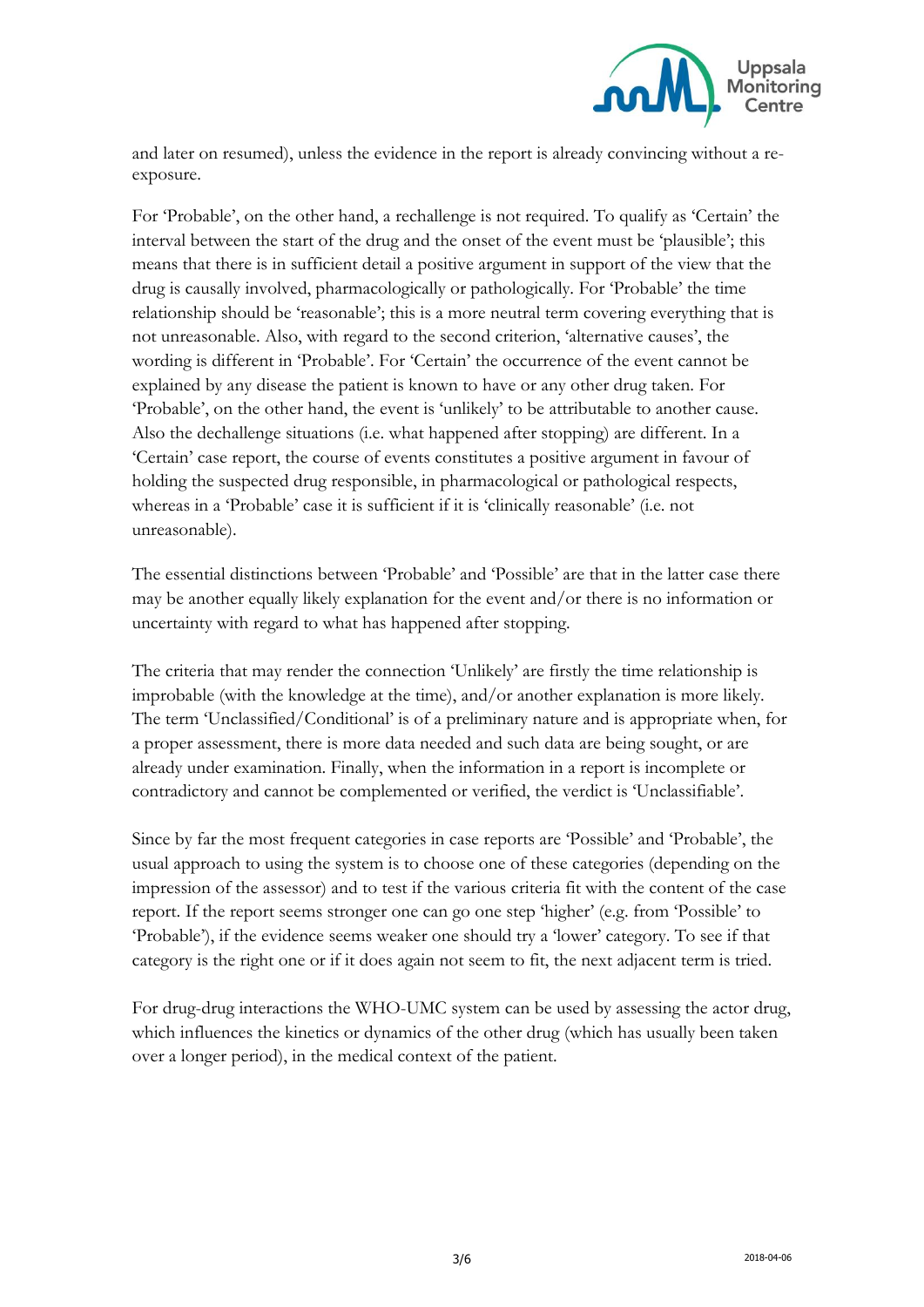

## **How does it work?**

How the WHO-UMC causality assessment system can be used will be illustrated with the aid of a few real-life case reports. These will be made available on the UMC website in the near future.

2. Meyboom RHB. Causal or Casual? The Role of Causality Assessment in Pharmacovigilance. Drug Safety 17(6): 374-389, 1997.

3. Edwards IR, Biriell C. Harmonisation in Pharmacovigilance. Drug Safety 10(2): 93-102, 1994.

<sup>1.</sup> Meyboom RHB, Royer RJ. Causality Classification in Pharmacovigilance Centres in the European

Community. Pharmacoepidemiology and Drug Safety 1992; 1:87-97.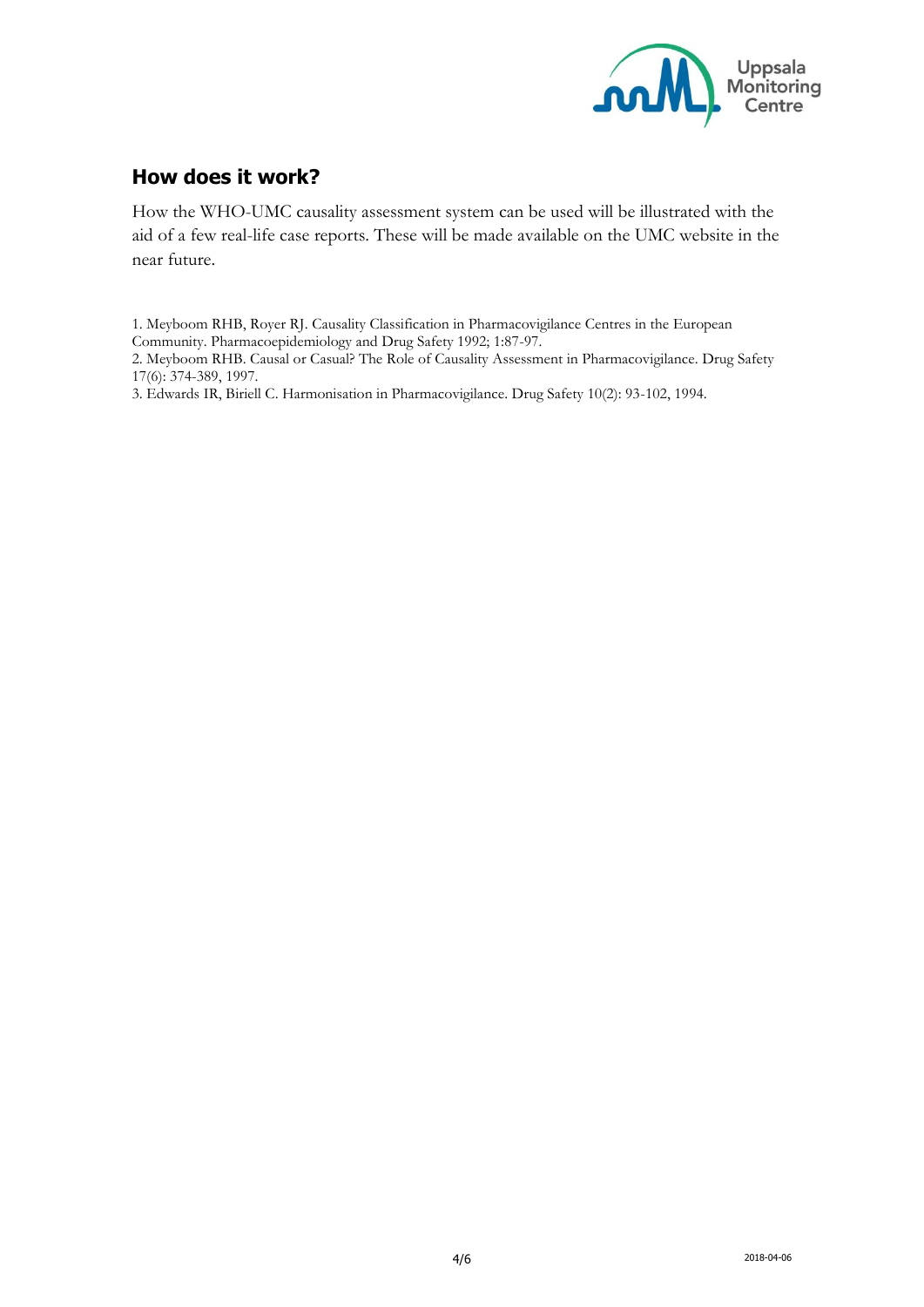

# **Summary description of Causality Assessment**

| <b>Term</b>                                                                                                                                                                                                                                                                                                             | <b>Description</b>                                                                                                                                                                                                                                                                                                                                                                                                                                                            | Comment                                                                                                                                                                                                                                                                                                                                                                                                                                                                                                                                                                                                                                                                                                                                                                                               |
|-------------------------------------------------------------------------------------------------------------------------------------------------------------------------------------------------------------------------------------------------------------------------------------------------------------------------|-------------------------------------------------------------------------------------------------------------------------------------------------------------------------------------------------------------------------------------------------------------------------------------------------------------------------------------------------------------------------------------------------------------------------------------------------------------------------------|-------------------------------------------------------------------------------------------------------------------------------------------------------------------------------------------------------------------------------------------------------------------------------------------------------------------------------------------------------------------------------------------------------------------------------------------------------------------------------------------------------------------------------------------------------------------------------------------------------------------------------------------------------------------------------------------------------------------------------------------------------------------------------------------------------|
| <b>Certain</b>                                                                                                                                                                                                                                                                                                          | A clinical event, including<br>laboratory test abnormality,<br>occurring in a plausible time<br>relationship to drug<br>administration, and which<br>cannot be explained by<br>concurrent disease or other<br>drugs or chemicals. The<br>response to withdrawal of the<br>drug (dechallenge) should be<br>clinically plausible. The event<br>must be definitive<br>pharmacologically or<br>phenomenologically, using a<br>satisfactory rechallenge<br>procedure if necessary. | It is recognized that this stringent definition<br>will lead to very few reports meeting the<br>criteria, but this is useful because of the<br>special value of such reports. It is<br>considered that time relationships between<br>drug administration and the onset and<br>course of the adverse event are important<br>in causality analysis. So also is the<br>consideration of confounding features, but<br>due weight must be placed on the known<br>pharmacological and other characteristics of<br>the drug product being considered.<br>Sometimes the clinical phenomena<br>described will also be sufficiently specific to<br>allow a confident causality assessment in<br>the absence of confounding features and<br>with appropriate time relationships, e.g.<br>penicillin anaphylaxis. |
| <b>Probable/ Likely</b>                                                                                                                                                                                                                                                                                                 | A clinical event, including<br>laboratory test abnormality,<br>with a reasonable time<br>sequence to administration of<br>the drug, unlikely to be<br>attributed to concurrent<br>disease or other drugs or<br>chemicals, and which follows<br>a clinically reasonable<br>response on withdrawal<br>(dechallenge). Rechallenge<br>information is not required to<br>fulfil this definition.                                                                                   | This definition has less stringent wording<br>than for "certain" and does not necessitate<br>prior knowledge of drug characteristics or<br>clinical adverse reaction phenomena. As<br>stated no rechallenge information is<br>needed, but confounding drug<br>administration underlying disease must be<br>absent.                                                                                                                                                                                                                                                                                                                                                                                                                                                                                    |
| A clinical event, including<br><b>Possible</b><br>laboratory test abnormality,<br>with a reasonable time<br>sequence to administration of<br>the drug, but which could<br>also be explained by<br>concurrent disease or other<br>drugs or chemicals.<br>Information on drug<br>withdrawal may be lacking or<br>unclear. |                                                                                                                                                                                                                                                                                                                                                                                                                                                                               | This is the definition to be used when drug<br>causality is one of other possible causes for<br>the described clinical event.                                                                                                                                                                                                                                                                                                                                                                                                                                                                                                                                                                                                                                                                         |